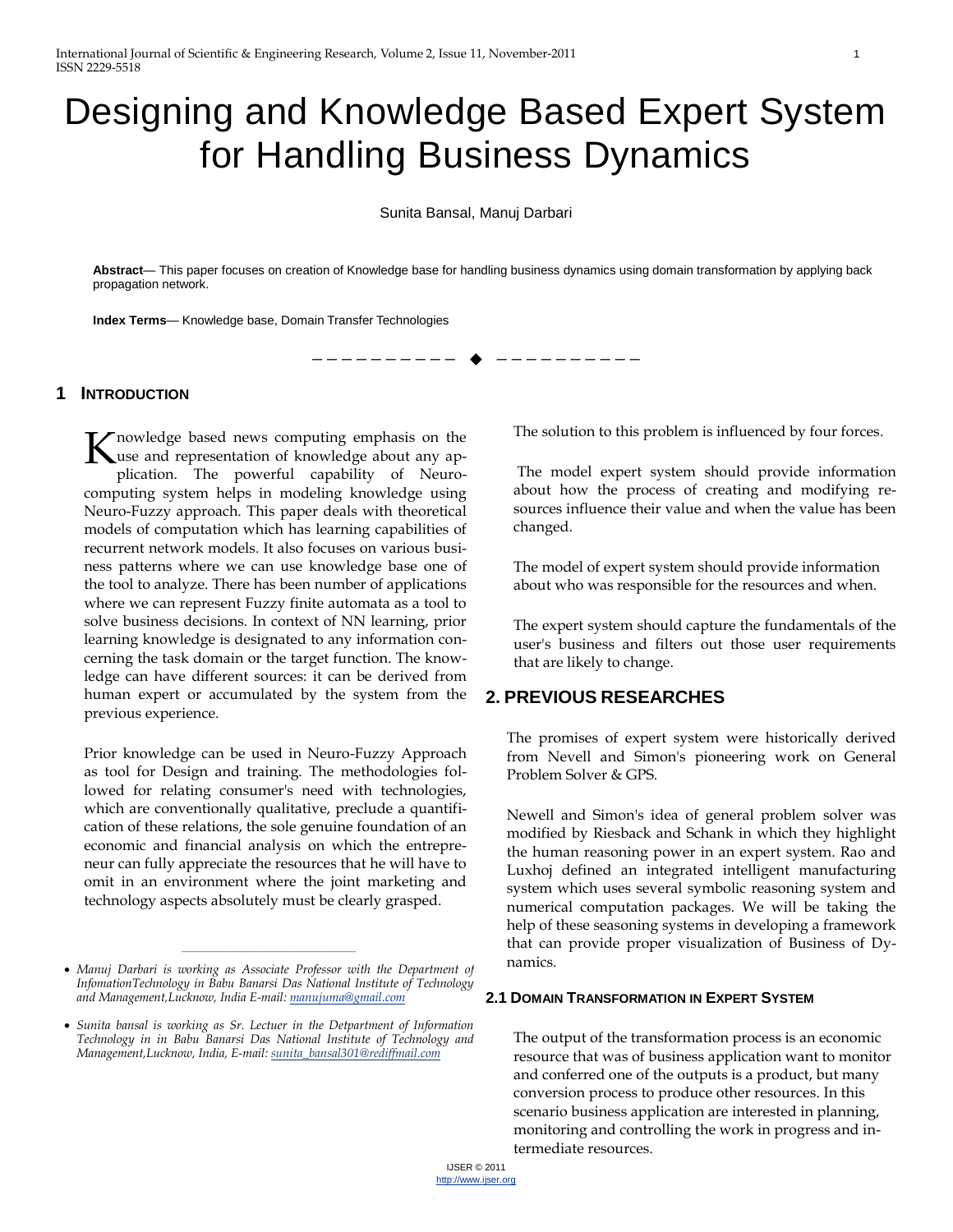The value chain model for creating a simple business process is shown in figure 1.



Figure 1 : Expert I/P Business Transformation Model

It is important to observe that information can be lost when transform in the domain resulting in a poor classifier. The order to select the best possible combination of Port, Tool and Labour, Network selection criteria is used. The detail model consists of various Export 1..... ExportRV based on ontology based Pattern matching.

To properly decide on various resource quantities each training pattern consisting of an input vector and a desired output response vector a Tree is generated which finally detects the resource requirement at Assembly and Inspection.



Figure. 2 : Workflow dynamics of Expert system

The algorithm which can describe the fuzzy control relation is given as:

 $y = \sum \sum y(p) \mid \sum y(t) \mid \sum y(l)$ 

Step 2 : If  $\Sigma$ y (p) > Required Level switch to  $\Sigma$ y (t)

If  $\Sigma$ y (t) > Required level switch to  $\Sigma$ y (e)

Else Return to  $\Sigma$ y (p)

Step 3 : Train the Network for next Iteration.

Step 4 : Generate a Rule Base and upgrade at each situation.

Step 5 : Assign Judging and end the iteration.

The resources  $y(p)$ ,  $y(t)$  and  $y(1)$  are viewed as set of keywords by lemmatizing their significance weight age.

### **2.2 INDEXING TO CREATE KNOWLEDGEBASE**

Keywords correspond to a unique multiple value attribute. Let n total number of technical objects like y (p), y(t) and y(l) for making the product P each elementary technical object being represented in scalar form. We get the equation as:

 $P = \{\Sigma y(p), \Sigma y(t), \Sigma y(t)\}\$  Where

 $[\Sigma y (p1), \Sigma y (p2) ... \Sigma y (l)]$ 

 $1(\Sigma y$  (t1),  $\Sigma y$  (t2), ..  $\Sigma y$  (tn)),  $(\Sigma y$  (l1),  $\Sigma y$  (l2)........  $\Sigma y$  (ln))

In creation of knowledge we will be taking the manufacturing advances at each and every process of plant given as:

 $PKI \in \{MA1P, MA2P, MA3P,$ ............., MANP $\}$ 

where PKI = Knowledge Index Bar

PKI can also defined as Technology Vector : is the product view from resources and technologies.

We can develop a grid which represent as :  $[PKI = \Sigma R0]$ MA ] where PKI is the Cartesian product function.

| Process | Process | Process | Process |
|---------|---------|---------|---------|
|         |         |         |         |

Step : Find the desired transfer function of